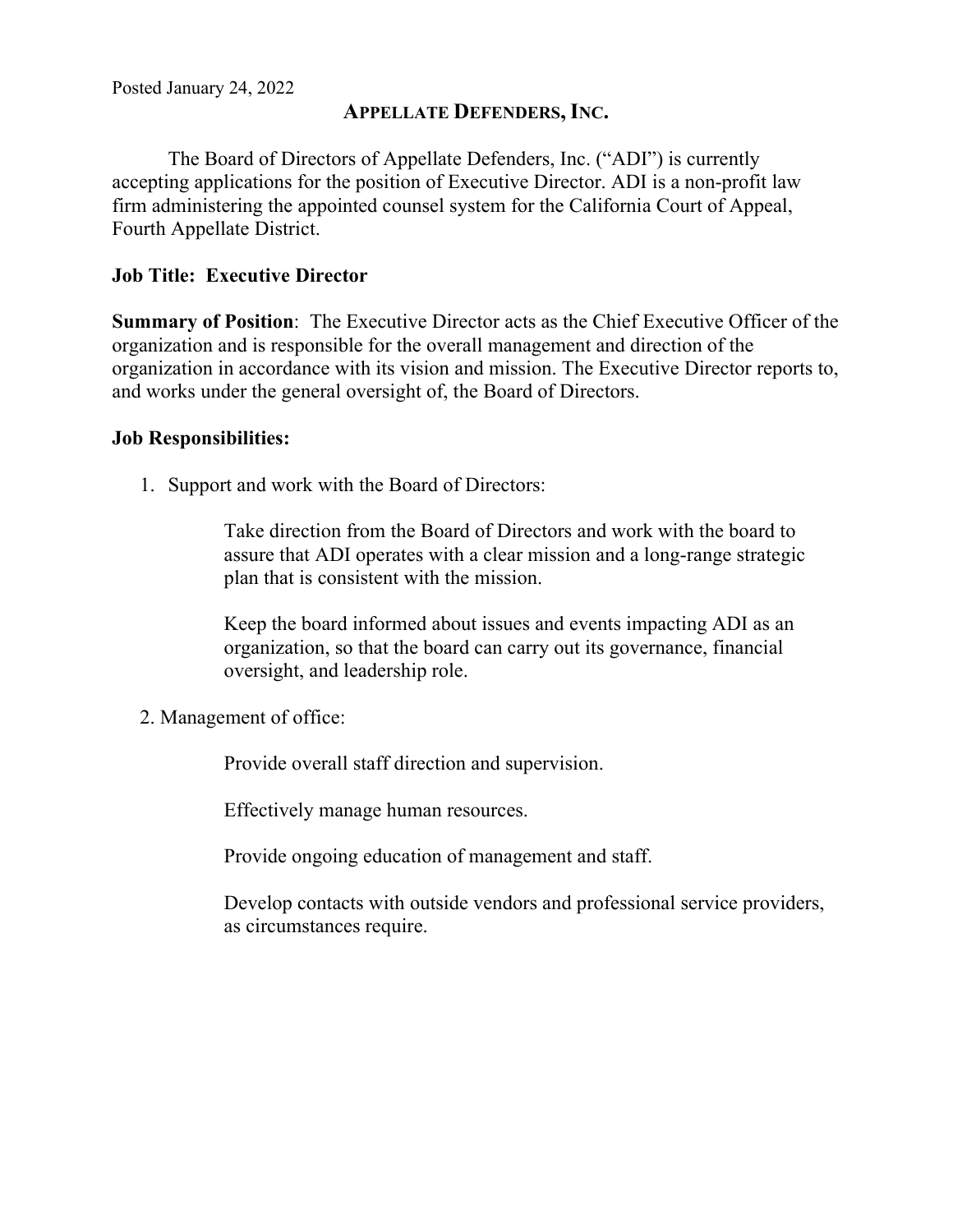3. Legal and panel administration – maintain and oversee resources to fulfill contractual and other obligations:

> Recruit competent panel attorneys, oversee assignment of cases and staff assistance of panel attorneys, evaluate panel attorney performance, recommend compensation of panel attorneys in accordance with Judicial Council guidelines, develop resource materials and training for panel attorneys.

Assist court and Judicial Council in matters of appointed counsel administration; cooperate with Appellate Indigent Defense Oversight Advisory Committee.

4. Management of finances:

Negotiate reasonable and sustainable contract with the Judicial Council on periodic basis.

Budget as to maintain reserves at a level specified by board.

Maintain financial records in accordance with law and generally accepted accounting principles.

Provide accurate financial reports to board on schedule and terms specified by board.

Provide for professional audit of financial reports as required by board.

Submit tax and other returns required by law.

### **Qualifications (equivalents may be acceptable):**

Graduate of accredited law school, active license with California State Bar

In-depth experience in criminal and/or dependency law, preferably in appeals

Familiarity with panel-project system

Experience working with a board of directors

Evidence of commitment to mission of Appellate Defenders, Inc.

Experience in office management